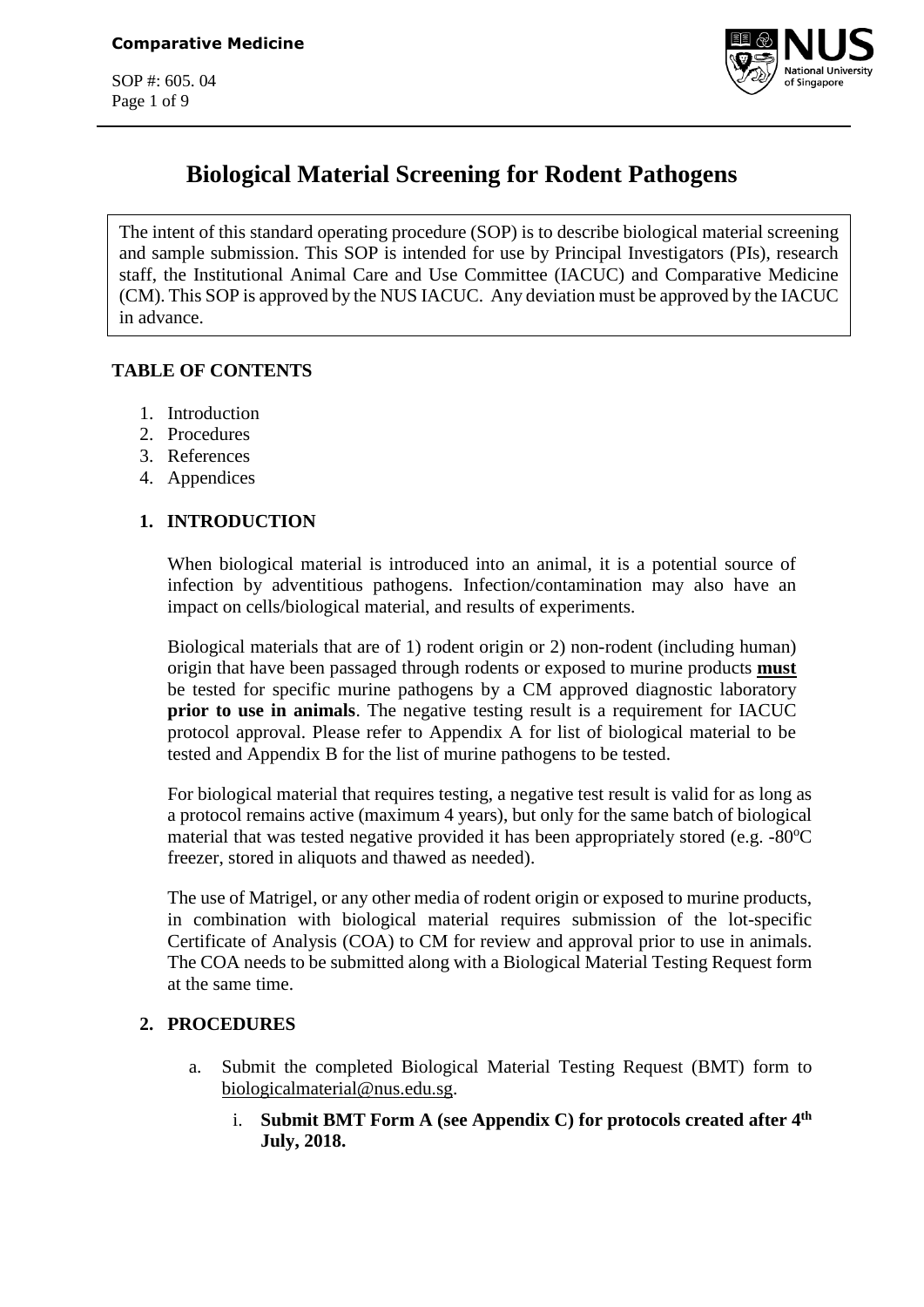SOP #: 605. 04 Page 2 of 9



- **ii. Submit BMT Form B (see Appendix D) for protocols created prior to 4 th July, 2018.**
- iii. If Matrigel or other media is used in combination with biological material, submit the lot-specific Certificate of Analysis together with the Biological Material Request form.
- b. CM review the form and notifies users of the next step:
	- i. **BMT Form A:** proceed with sample submission
	- ii. **BMT Form B:** sample is exempted or requires testing
- c. Submission of samples to CM:
	- i. Collect samples aseptically.
	- ii. Sample preparation for submission:
		- 1) Cells: Submit two 1 ml cryovials of each cell line sample containing a minimum of  $2 \times 10^6$  cells. Cells can be in pellet form, in freeze media, growth media, or PBS.
		- 2) Liquids: Submit two 1 ml cryovials with at least 0.5 ml.
	- iii. Label all samples with PI name and sample ID (cell line designation).
	- iv. Pack samples in leak-proof triple containment (e.g. place tube containing sample (primary) along with absorbent material such as paper towels inside a leak proof zip lock biohazard plastic bag (secondary), which can be placed in a carrier/ice box with lid (tertiary)).
	- v. Submit samples to CM veterinary technician/staff only.
		- 1) Location: CM pharmacy (by MD2 security on L1)
		- 2) Hours: Monday to Friday 10:30-11:30am and 2:30-3:30pm
	- vi. CM submit the sample to an approved diagnostic laboratory (e.g. IDEXX BioResearch, Charles River Lab).
- d. Allow 3 4 weeks from the time of sample submission until results are received. The cost of biological material testing is currently borne by CM.
- e. CM notify users and the IACUC office of test results via email.
	- i. Negative test results: an updated Biological Material Testing Request form indicating negative test results and validity period is sent to users and the IACUC office.
	- ii. Positive test results: users are required to submit samples from a new batch of biological material for testing. Biological material with a positive test result is not approved for use.
- f. For Matrigel and other media, CM review the Certificate of Analysis and notify users and the IACUC office of the validity period. A new Biological Material Testing Request form is required 1) upon expiry of the validity period or 2) if a new/different lot of Matrigel/other media is used.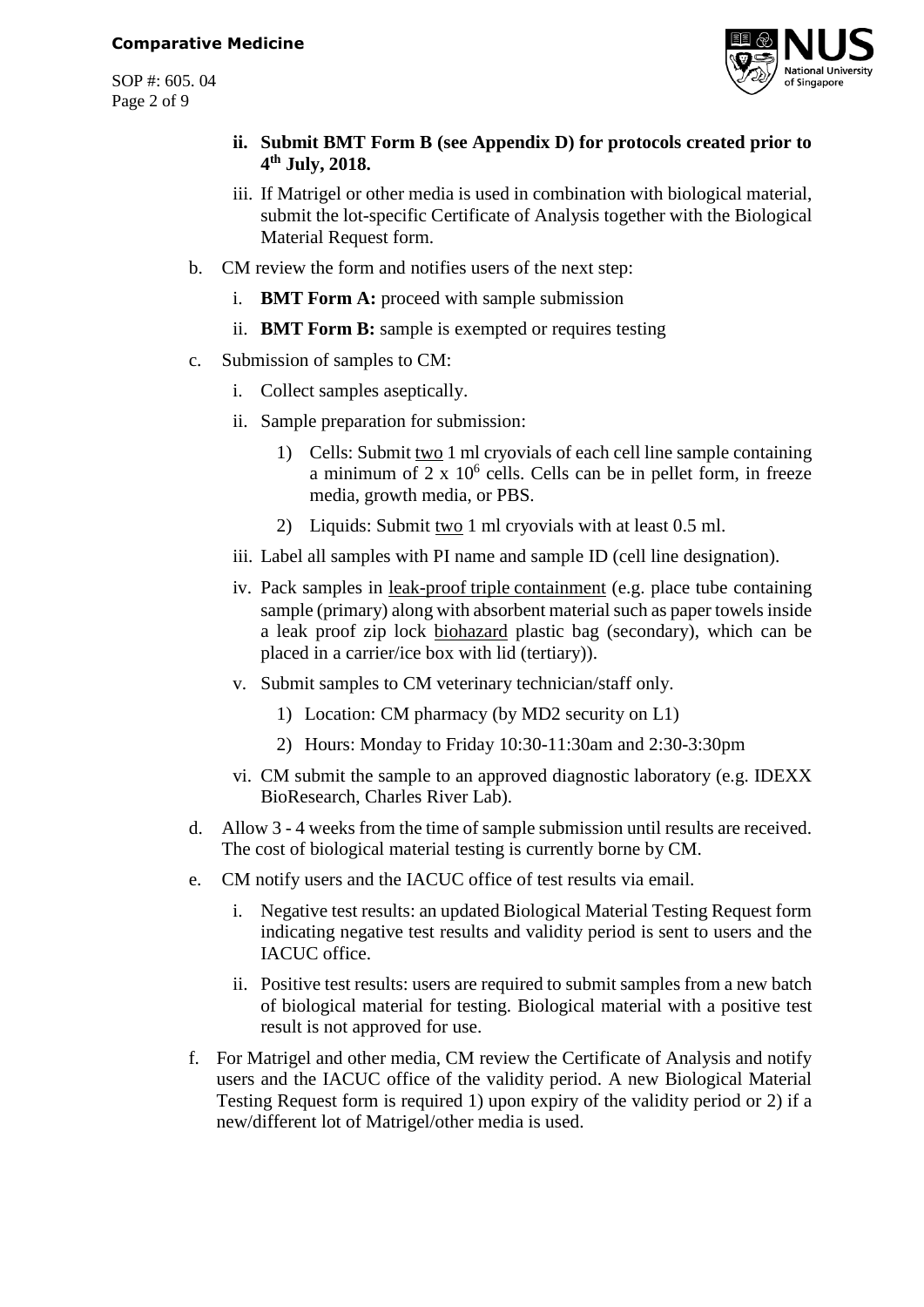SOP #: 605. 04 Page 3 of 9



### **3. REFERENCES**

- **IDEXX BioResearch link:** <http://www.idexxbioresearch.com/biological-testing>
- Charles River Research Animal Diagnostics [https://www.criver.com/products-services/research-models-](https://www.criver.com/products-services/research-models-%20services/animal-%20%20%20%20%20%20%20%20%20%20health-surveillance/cell-lineresearch-biologics-screening?region=3701) services/animal[health-surveillance/cell-lineresearch-biologics-screening?region=3701](https://www.criver.com/products-services/research-models-%20services/animal-%20%20%20%20%20%20%20%20%20%20health-surveillance/cell-lineresearch-biologics-screening?region=3701)
- Cornell https://ras.reserch.cornell.edu/care/documents/ACUPs/ACUP619.pdf
- Biological Materials in Rodents (IACUC), Boston University (revised January 2014) - [http://www.bu.edu/researchsupport/compliance/animal-care/working](http://www.bu.edu/researchsupport/compliance/animal-care/working-with-animals/procedures/biological-materials-in-rodents-iacuc/)[with-animals/procedures/biological-materials-in-rodents-iacuc/](http://www.bu.edu/researchsupport/compliance/animal-care/working-with-animals/procedures/biological-materials-in-rodents-iacuc/)
- NUS OSHE: <http://www.nus.edu.sg/osh/index.html>

| Revision # | Author                                                                                              | <b>Effective Date</b>               | $SOP \#$ :  |
|------------|-----------------------------------------------------------------------------------------------------|-------------------------------------|-------------|
| .02        | Anna Acuna                                                                                          | 17 July 2012                        | 605.02      |
| .03        | Shannon Heo                                                                                         | 20 February 2017                    | 605.03      |
| .04        | Jasmin Wu                                                                                           | 18 September 2018                   | 605.04      |
|            | $\bigcap$ $\bigcap$ $\bigcap$ $\bigcap$ $\bigcap$ $\bigcap$ $\bigcap$ $\bigcap$ $\bigcap$ $\bigcap$ | $\cdots$ $\cdots$ $\cdots$ $\cdots$ | , , , , , , |

*Revision .04: Addition of requirement for using Matrial/media. Revised the procedure to include packaging of sample for submission, time/location for sample submission, and notification of test results. Replaced the BMT request form in Appendix C with the updated form.*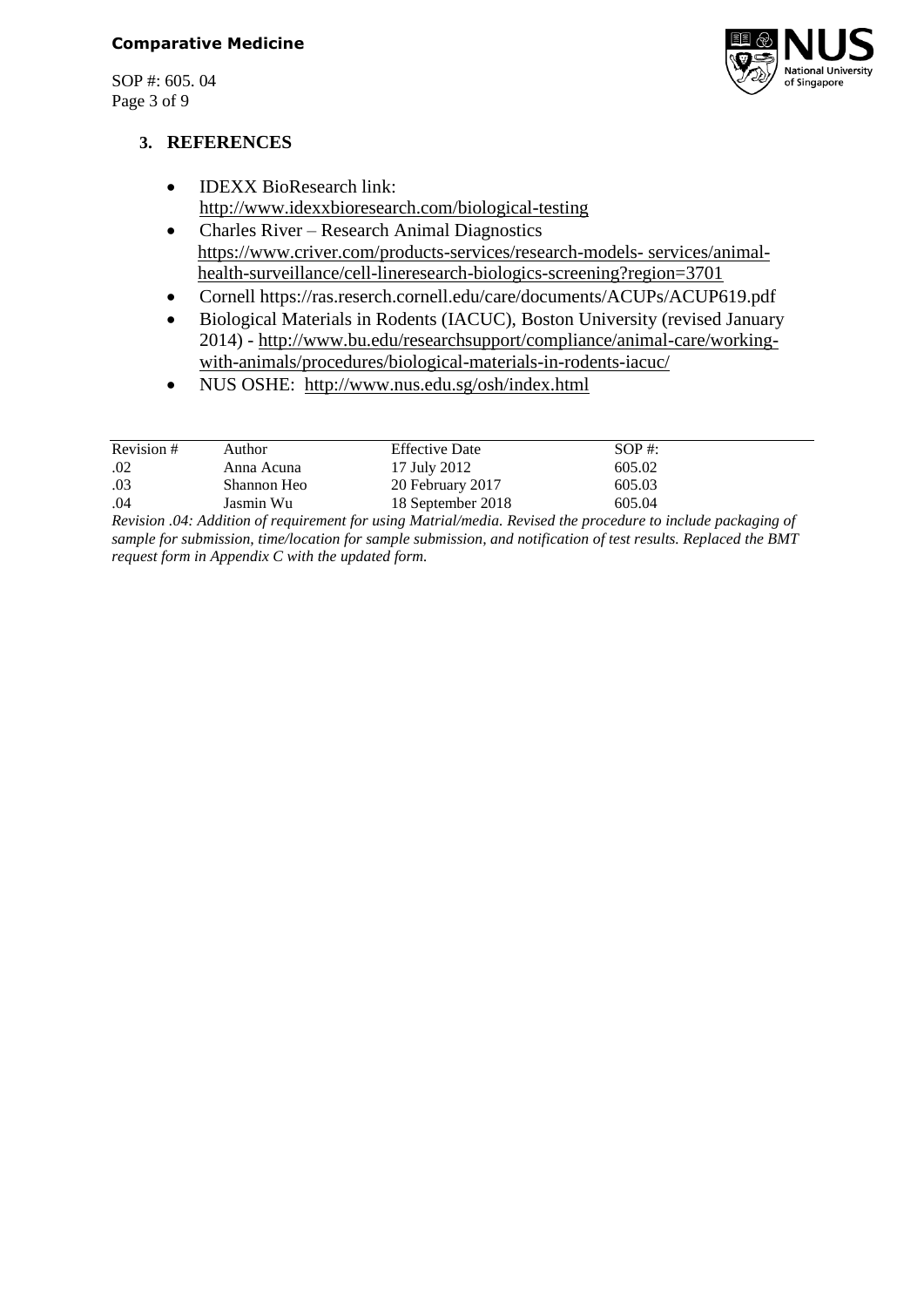SOP #: 605. 04 Page 4 of 9



# **4. APPENDICES**

# Appendix A

| <b>Examples of biological materials to be</b><br>tested** include:                                                                                       | <b>Examples of biological materials that</b><br>may not require testing by CM:                                                                |
|----------------------------------------------------------------------------------------------------------------------------------------------------------|-----------------------------------------------------------------------------------------------------------------------------------------------|
| Cell lines originating from rodents                                                                                                                      | Human cell lines*                                                                                                                             |
| Transplantable tumours from rodents                                                                                                                      | Transplantable tumours/ patient-derived<br>xenografts                                                                                         |
| Serum, tissues and body fluids from<br>rodents                                                                                                           | Serum, tissues and body fluids from<br>humans                                                                                                 |
| Antibody preparations from rodents                                                                                                                       | Human embryonic stem cells                                                                                                                    |
| Hybridomas from rodents                                                                                                                                  | Viruses or viral vectors which have<br>been synthesized without exposure to<br>rodents                                                        |
| Virus originating from rodents or viruses<br>which have been exposed to rodent<br>products directly or indirectly                                        | Bacteria or bacterial products/<br>components (e.g. LPS, endotoxins)                                                                          |
| Basement membrane matrix (e.g.<br>Matrigel <sup>®</sup> )                                                                                                | Human biologics which have not been<br>passaged through rodents or exposed to<br>rodent products directly/indirectly.                         |
| Any non-rodent biologics (e.g.<br>hybridomas, antibody preparations)<br>which may have been exposed to rodents<br>or rodent products directly/indirectly | Murine biological material derived from<br>donor animals and recipient animals,<br>located within CM facility with the<br>same health status. |
| <b>Biologics originating from hamsters</b>                                                                                                               | Commercially obtained biologicals for<br>which the vendor can supply negative<br>screening results, satisfactory to CM.                       |
| Human biologics, or cell lines which<br>have been passaged through rodents or<br>exposed to rodent products<br>directly/indirectly.                      |                                                                                                                                               |

**Note:** This list is not exhaustible.

**\*** Mycoplasma contamination of cell lines or cell cultures can have undesirable effects on cells (e.g. altered levels of protein, RNA or DNA synthesis, alternation of cellular metabolism, alteration of cell morphology, total culture degeneration and loss etc.), and cause aberrant experimental results. There are various **commercial test kits** available for detection of Mycoplasma spp. in cell cultures and it is recommended that researchers regularly test **human cell lines or cultures** to ensure absence of Mycoplasma contamination.

\*\*All biological materials that require to be tested according to this SOP, must be done through CM (by the approved diagnostic laboratory).

If the biological material has been previously screened for pathogens, the report can be submitted to CM for evaluation of validity of test results and testing laboratory. If CM deemed the test results to be inconsistent with CM requirements, the biological material must be tested again through CM.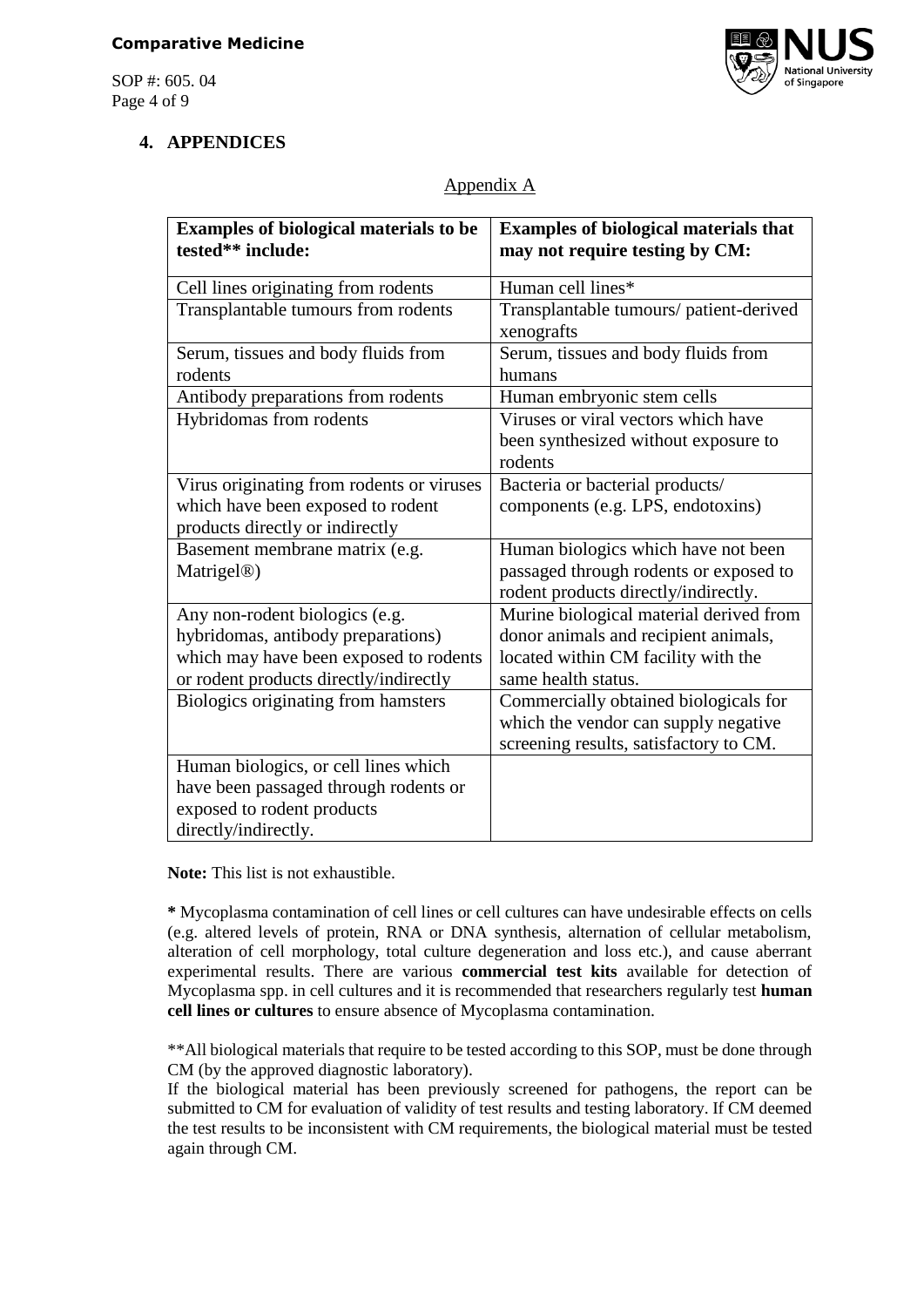# **Comparative Medicine**

SOP #: 605. 04 Page 5 of 9



# Appendix B

# Pathogens to be screened

| <b>Mouse Pathogens</b>             | <b>Rat Pathogens</b>      |
|------------------------------------|---------------------------|
| Mycoplasma spp.                    | Kilham's rat virus        |
| Sendai virus                       | Toolan's H1 virus         |
| Mouse hepatitis virus              | Rat parvovirus            |
| Pneumonia virus of mice            | Rat cytomegalovirus       |
| Minute virus of mice               | Rat coronavirus           |
| Mouse parvovirus (MPV-1, 2, 3)     | Rat minute virus          |
| Theiler's murine encephalomyelitis |                           |
| virus                              | Sialodacryoadenitis virus |
| Murine norovirus                   | Seoul virus               |
| Reovirus-3                         | Mycoplasma spp            |
| Mouse rotavirus                    | Pneumonia virus of mice   |
|                                    | Lymphocytic               |
| Ectromelia virus                   | choriomeningitis virus    |
| Lymphocytic choriomeningitis virus | Sendai virus              |
| Polyoma virus                      | Mouse adenovirus          |
| Lactate dehydrogenase-elevating    | Reovirus3                 |
| virus                              |                           |
| Mouse adenovirus (MAD 1, 2)        | <b>Rat Theilovirus</b>    |
| Mouse Cytomegalovirus              |                           |
| K virus                            |                           |
| Mouse Thymic virus                 |                           |
| Hantaan virus                      |                           |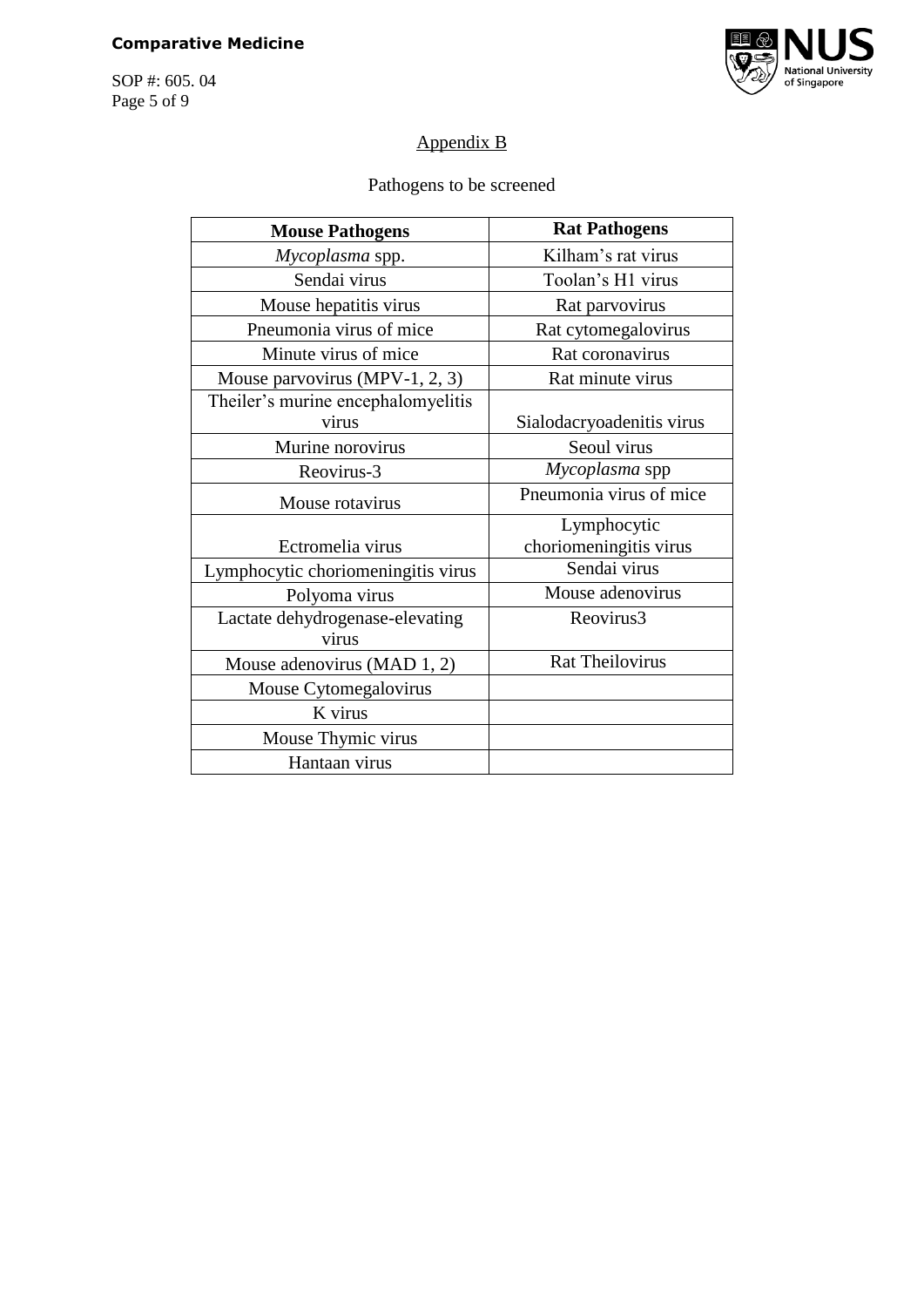SOP #: 605. 04 Page 6 of 9



Appendix C

## **Biological Material Testing Request FORM A \*Use this form only for protocols created after 4 th July, 2018\***

**Date:**

**Protocol #:**

**Principal Investigator**: **Email/Phone**

**Laboratory Contact**: **Email/Phone**

**In which animal facility and room will the animal(s) receiving this biological material be housed?**

**Facility Room** 

**The biological material is** 

**A) Rodent-derived:** 

|                      | To be filled by PI                                 | To be filled by CM |                                                                                          |                                                           |                                  |
|----------------------|----------------------------------------------------|--------------------|------------------------------------------------------------------------------------------|-----------------------------------------------------------|----------------------------------|
| <b>Name</b>          | <b>Description / Source</b>                        | Media              | Has this<br>biological<br>been tested<br>previously?                                     | <b>Test Results/</b><br><b>Reference</b><br><b>Number</b> | <b>Validity</b><br><b>Period</b> |
| Example:<br>Anti-Fas | Mouse monoclonal<br>antibody to Fas<br>/Commercial | <b>PBS</b>         | No<br>$\boxtimes$ Yes<br>(provide<br>reference<br>number:<br><b>IDEXX 2568-</b><br>2017) |                                                           |                                  |
| 1.                   |                                                    |                    | $\rm No$<br>Yes<br>(provide<br>reference<br>number:                                      |                                                           |                                  |
| 2.                   |                                                    |                    | No<br>Yes<br>(provide<br>reference<br>number:                                            |                                                           |                                  |
| $\overline{3}$ .     |                                                    |                    | $\rm No$<br>Yes<br>(provide<br>reference<br>number:                                      |                                                           |                                  |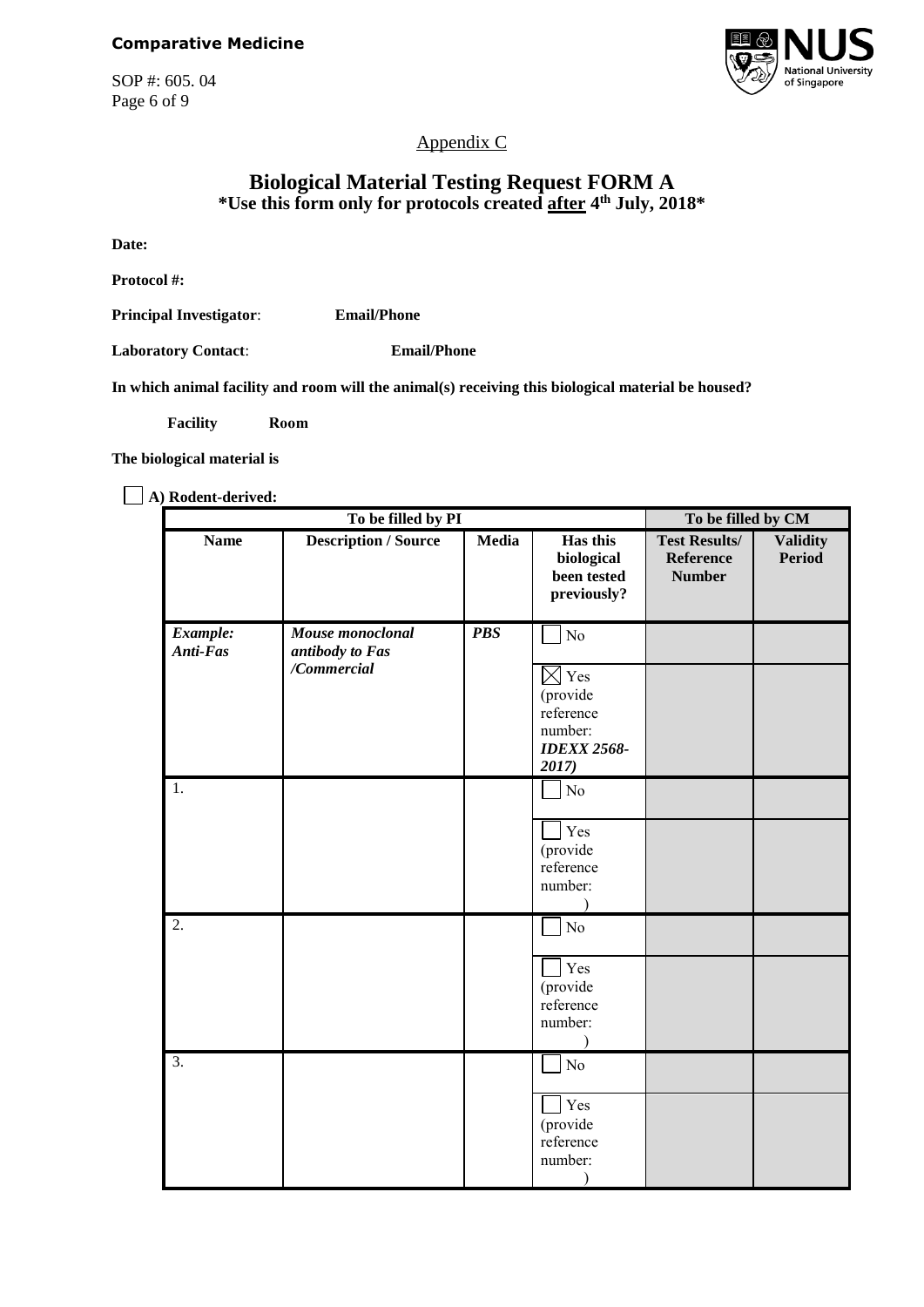#### **Comparative Medicine**

SOP #: 605. 04 Page 7 of 9



#### **OR**

 **B) Non- rodent (including human) derived, and has been passaged through rodents or exposed to murine products:**

| To be filled by PI |                                                       |              |                                                                      | To be filled by CM                                        |                                  |
|--------------------|-------------------------------------------------------|--------------|----------------------------------------------------------------------|-----------------------------------------------------------|----------------------------------|
| <b>Name</b>        | <b>Description / Source</b>                           | <b>Media</b> | Has this<br>biological<br>been tested<br>previously?                 | <b>Test Results/</b><br><b>Reference</b><br><b>Number</b> | <b>Validity</b><br><b>Period</b> |
| Example:<br>Hep93C | Human hepatocellular<br>carcinoma line<br>/Commercial | <b>PBS</b>   | $\overline{\boxtimes}$ No<br>Yes<br>(provide<br>reference<br>number: |                                                           |                                  |
| 1.                 |                                                       |              | No<br>Yes<br>(provide<br>reference<br>number:                        |                                                           |                                  |
| 2.                 |                                                       |              | N <sub>o</sub><br>Yes<br>(provide<br>reference<br>number:            |                                                           |                                  |
| 3.                 |                                                       |              | $\rm No$<br>Yes<br>(provide<br>reference<br>number:                  |                                                           |                                  |

Please refer to CM SOP # 605 Biological Material Screening for Rodent Pathogens for details on how to submit samples.

For further enquiries and/or form submission, please email [biologicalmaterial@nus.edu](mailto:biologicalmaterial@nus.edu) **Reminder: Protocols will not be approved until biological material screening is complete.** 

**\_\_\_\_\_\_\_\_\_\_\_\_\_\_\_\_\_\_\_\_\_\_\_\_\_\_\_\_\_\_\_\_\_\_\_\_\_\_\_\_\_\_\_\_\_\_\_\_\_\_\_\_\_\_\_\_\_\_\_\_\_\_\_\_\_\_\_\_\_\_**

#### **For CM Use Only**

CM Vet: Assessment date(s): Comments: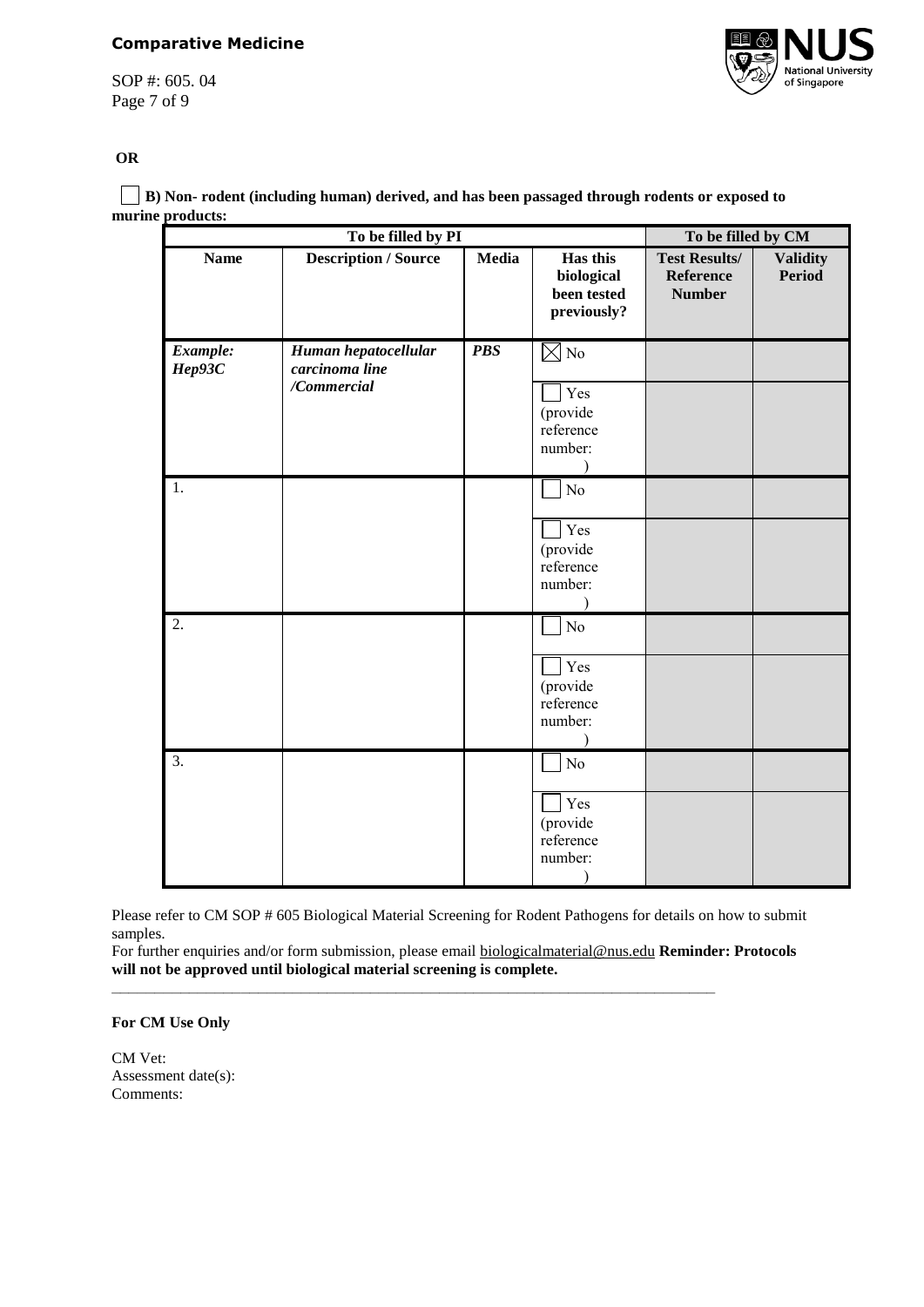SOP #: 605. 04 Page 8 of 9



Appendix D

# **Biological Material Testing/ Exemption Request FORM B \*Use this form only for protocols created prior to 4th July, 2018\***

**Date:**

**Protocol #:**

**Principal Investigator**: **Email/Phone**

**Laboratory Contact**: **Email/Phone**

**In which animal facility and room will the donor/recipient animal(s) be housed?**

**The biological material is** 

**A) Rodent-derived:** 

|             | To be filled in by PI | To be filled in by CM |                                                  |                 |                 |
|-------------|-----------------------|-----------------------|--------------------------------------------------|-----------------|-----------------|
| <b>Name</b> | Description /         | <b>Media</b>          | <b>Tested</b>                                    | Exempted/       | <b>Approved</b> |
|             | <b>Source</b>         |                       | previously                                       | <b>Requires</b> |                 |
|             |                       |                       | (Provide date or<br><b>IDEXX</b> case<br>number) | <b>Testing</b>  |                 |
| Example:    | Mouse                 | <b>PBS</b>            |                                                  |                 |                 |
| Anti-Fas    | monoclonal            |                       |                                                  |                 |                 |
|             | antibody to Fas       |                       |                                                  |                 |                 |
|             | /Commercial           |                       |                                                  |                 |                 |
|             |                       |                       |                                                  |                 |                 |
|             |                       |                       |                                                  |                 |                 |

**Is it derived from donor animals located in the same facility and room as the recipients?**

Yes  $\Box$ 

**No Facility and Room No**.:

**OR**